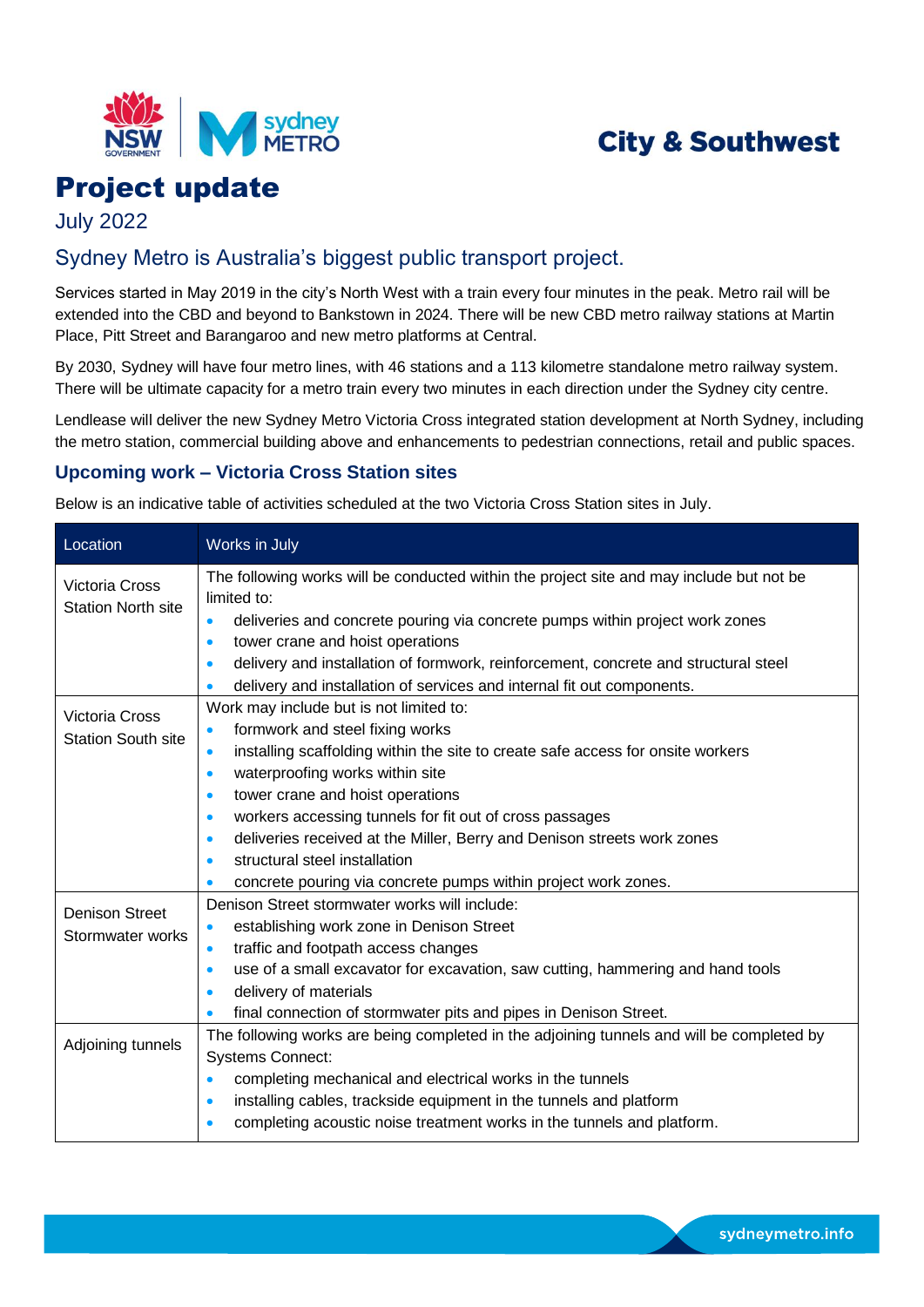## **Upcoming out-of-hours work – Victoria Cross Station**

Below is an indicative schedule of out-of-hours work for July.

| Dates and times           | Location(s)    | <b>Work</b>                                                                              |
|---------------------------|----------------|------------------------------------------------------------------------------------------|
| Monday to Friday          | South site     | Delivery of over-size loads, including:                                                  |
| mornings, 1 July to 31    |                | removal of formwork material from site<br>$\bullet$                                      |
| July, up to three         |                | delivery of structural steel to site<br>$\bullet$                                        |
| mornings a week, 4am      |                | partial lane closure and footpath/pedestrian closures on Miller Street.<br>$\bullet$     |
| to 7am                    |                |                                                                                          |
| Monday to Friday          | South site     | Waterproofing and structure works:                                                       |
| nights, 1 July to 31      |                | installation of waterproofing membrane using elevated working platforms<br>$\bullet$     |
| July, up to five nights a |                | structural steel and formwork installation works<br>$\bullet$                            |
| week, 6pm to 5am          |                | steel fixing<br>$\bullet$                                                                |
| Saturday afternoons       |                | tower cranes, lighting towers, hoist operation and hand-held tools<br>$\bullet$          |
| until 6pm, Sunday 7am     |                | deliveries received at Miller and Berry streets work zones<br>$\bullet$                  |
| to 6pm                    |                | concrete delivery and pumping from Miller and Berry streets work zones<br>$\bullet$      |
|                           |                | concrete placing and finishing.<br>$\bullet$                                             |
| Monday to Friday          | <b>Miller</b>  | Stormwater upgrade works:                                                                |
| nights                    | Street,        | use of a small excavator for excavation, saw cutting, hammering and<br>$\bullet$         |
| 1 July to 31 July, up to  | South site     | hand tools                                                                               |
| five nights a week,       |                | delivery of materials<br>$\bullet$                                                       |
| 6pm to 5am                |                | installation of stormwater pits and pipes.<br>$\bullet$                                  |
| Monday to Sunday          | <b>Station</b> | Station cavern internal fit out and installation of services works:                      |
| nights, 1 July to 31      | cavern         | operation of elevated working platforms and hand-held tools.<br>$\bullet$                |
| July, 6pm to 7am          |                |                                                                                          |
| Monday to Friday          | North site     | Work involves:                                                                           |
| nights, 1 July to 31      |                | concrete delivery and pumping from the north yard, and placement within the<br>$\bullet$ |
| July, 6pm to 10pm         |                | north shaft                                                                              |
| Saturday afternoons       |                | delivery of materials<br>$\bullet$                                                       |
| until 6pm, Sunday 7am     |                | formwork preparation and steel fixing within the north shaft<br>$\bullet$                |
| to 6pm                    |                | services installation within the north shaft<br>$\bullet$                                |
|                           |                | scaffold alterations within the north shaft.<br>é                                        |

#### **What to expect**

- Equipment used will include concrete pumps, elevated working platforms, mobile cranes, tower cranes, trucks, handheld drills and light vehicles.
- Traffic and pedestrian changes to Denison, Miller and surrounding streets. Access to buildings and driveways will be maintained at all times.
- Traffic control and directional signage will be in place for the safety of workers, pedestrians and the community.
- Some of these activities will be noisy. The project team will limit these impacts where possible. Non-tonal reversing beepers will be used. Workers will be instructed to keep noise to a minimum.

#### **Extended work hours:**

Lendlease will continue working extended hours at both Victoria Cross sites from 7am to 6pm on Saturdays and Sundays. During the extended hours on Saturday 7am to 8am and 1pm to 6pm, and Sunday 7am to 6pm, there will be no high noise activities such as rock breaking, rock hammering, sheet piling and pile driving occurring. These extended working hours are reviewed and approved under the standard out-of-hours works approval process.

**1800 171 386** Community information line open 24 hours

**victoriacrossmetro@transport.nsw.gov.au**

- Sydney Metro City & Southwest, PO Box K659, Haymarket NSW 1240
- If you need an interpreter, contact TIS National on **131 450** and ask them to call **1800 171 386**